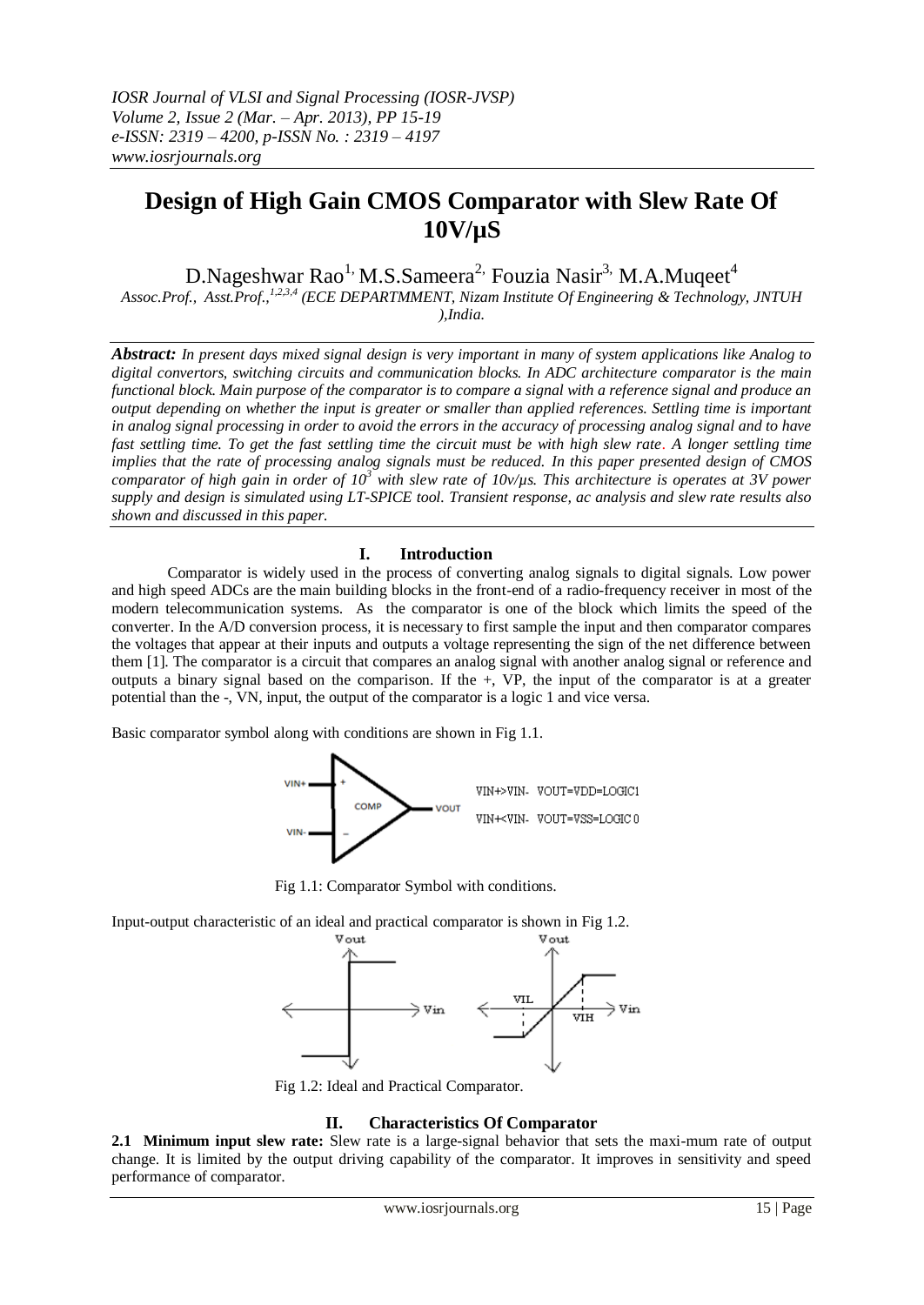**2.2 Propagation delay:** It gives the difference between input V+ crossing the reference voltages V- and output changes its logic states. Delay of the comparator can be reduced by cascading the gain stages i.e delay of single high gain stage is far greater than the delay of several low gain stages. The propagation delay is inversely proportional to the input voltage applied. This means that applying a larger input voltage will improve the propagation delay, up to the limits set by the slew rate [3].The most important dynamic parameters that determine the speed of a comparator are the propagation delay and the settling time. If the propagation delay time is determined by the slew rate of the comparator, then this time can be calculated as [4]:

$$
T_{P} = \Delta T = \frac{\Delta V}{SR} = \frac{VOH - VOL}{2SR}
$$

where, T*p(*or)*ΔT* = propagation delay

*ΔV* = Change of the output voltage.

 $SR =$  Slew rate.

 $VOH =$  Upper limit of the comparator.

*VOL* = Lower limit of the comparator

**2.3 Comparator offset:** Due to the mismatch between input transistors, the circuit exhibits a DC offset of different values. This value of DC offset depends on the mismatch of input and output voltages. The Fig 1.2 shows a differential pair with perfect symmetry of input and output nodes, i.e. Vin =0 as well as Vout=0, Hence the circuit has no offset error. The input-referred offset voltage can be defined as the input level which forces the output voltage to go to zero [5]. The offset can limit the performance of comparator and it can make the system nonlinear.

### **III. Circuit Diagram And Its Design Steps**

In this Section comparator architecture and its design steps are discussed. **3.1 Circuit Diagram:** The following Fig3.1 shows the implementation of CMOS Comparator with NMOS input drivers.



Fig 3.1: CMOS Comparator with NMOS input drivers.

**3.2 Design Steps**: The following specifications will be used in designing the comparator in NMOS processes are VDD=3V, VSS=-3V, AV>10000, -3<CMR<3, -3.5<Vo<3.5, SR=10V/us.

**Step1:** Determine the current drive requirement of M7 to satisfy the SR specification. I<sub>D7</sub> = C<sub>L</sub>  $\frac{dv}{dt}$  $\frac{dv}{dt}$ ) = C<sub>L</sub>  $(SR)$ …. $(1)$ 

**Step2:** Determine the size of M6 and M7 to satisfy the output-voltage swing requirement.

$$
V_{D7(SAT)} = V_{O(MIN)} - V_{SS} = \sqrt{\frac{2I_{DS7}}{\beta_7}} = \sqrt{\frac{2I_{DS7}}{K_N(W/L)_7}} \dots (2)
$$

$$
\left(\frac{W}{L}\right)_7 = \frac{2I_{DS7}}{K_N(V_{DS7(SAT)})^2}
$$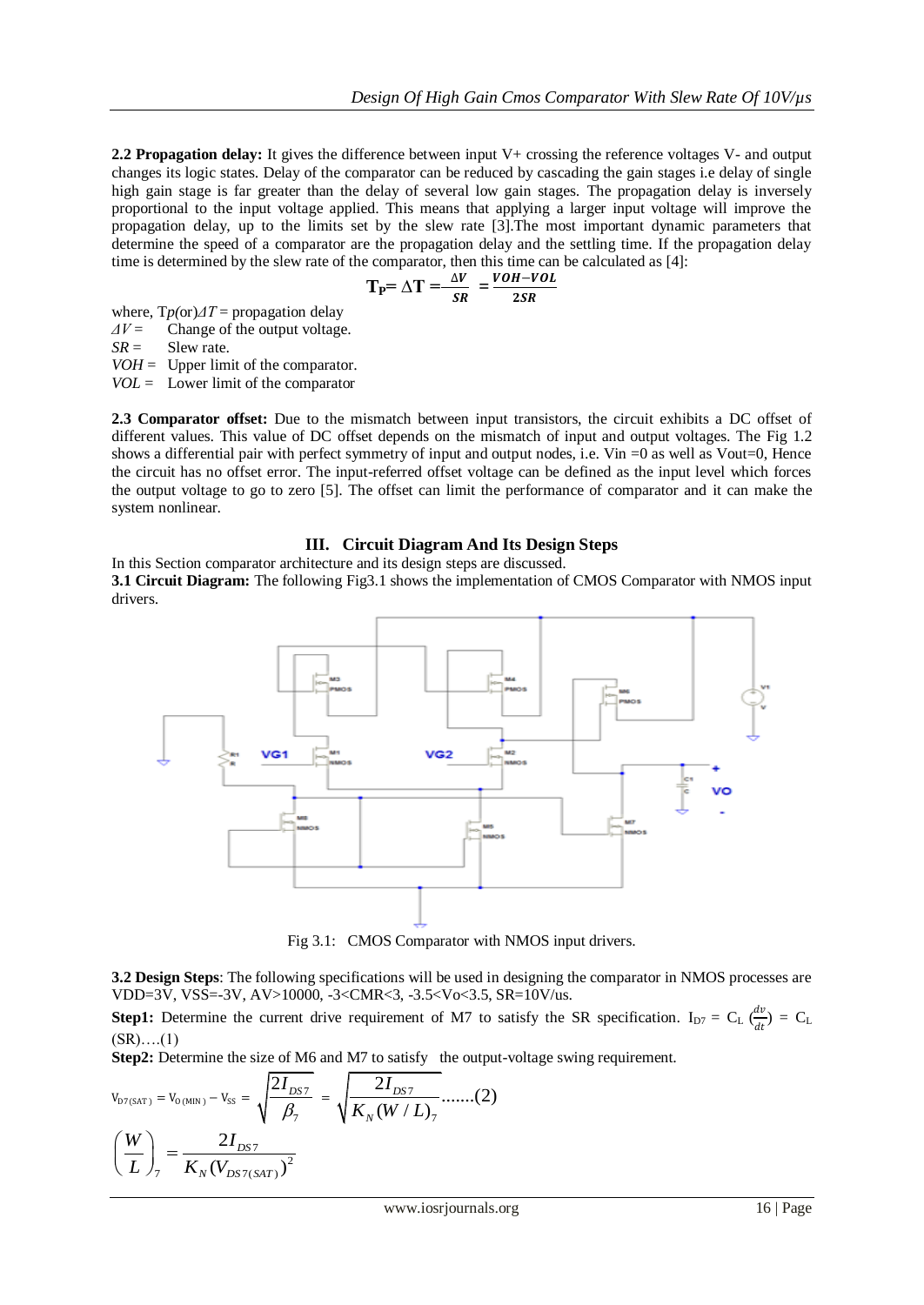Similarly**,**  $V_{SD 6(SAT)} = V_{DD} - V_{O(MAX)}$  .....(3) 6 6  $K_P(V_{SD6(SAT)})^2$ 2 ..........(4) ( ) *SD*  $\mathcal{P}_P(V_{SD6(SAT}% )\rightarrow\mathcal{P}_P(V_{SD6(SAT}% )\rightarrow\mathcal{P}_P(V_{SBT}% )$  $V_{\text{SD 6(SAT)}} = V_{\text{DD}} -$ <br> $\left(\frac{W}{L}\right)_{6} = \frac{2I}{K_{P}(V_{SL})}$ 

Step3: Calculate the gain of the second stage  
\n
$$
A_{v_2} = -\left(\frac{g_{m6}}{g_{d56} + g_{d57}}\right) = \frac{\sqrt{2K_p I_{SD6} \left(\frac{W}{L}\right)}_{6}}{I_{SD6}(\lambda_p + \lambda_p)}
$$
\n... (5)

**Step4:** Calculate the gain of the first stage to satisfy the overall gain.

**Step5:** Determine the first stage biasing current using the minimum allowable size of  $(W/L)=1$ , and minimum output offset.

(a) Consider M4 and M6.

Using the minimum size for M4, determine the current  $I_{SD4}$  that mirror with M6. i.e,  $I_{SD4}$ =

$$
\Bigg(\frac{(W/L)_4}{(W/L)_6}\Bigg)I_{SD6}
$$

(b) Consider M5 and M7. Using the minimum size for M5, determine the current  $I_{DSS}$  that mirror with M7.

That is, 
$$
I_{DSS} = \left(\frac{(W/L)_5}{(W/L)_7}\right)I_{DS7}
$$
 &  $I_{SD4} = I_{DSS}/2 = I_{SD3}$   
 $I_{DS1} = I_{DS2} = I_{DS5}\left(\frac{W}{L}\right)_1 = \frac{(A_{V1})(I_{DS1})(\lambda_N + \lambda_p)^2}{2K_N I_{DS1}}$ ......(6)

(c) Select the larger of the two I<sub>SD4</sub> and adjust the size of M4 such that  $\left| \frac{W}{I} \right| = \frac{I_{SD4}}{I}$ 4  $I_{SD6} \ (L)_{6}$ *SD SD*  $W$ <sup>*I*</sup>  $I_{SD4}$   $\left(W\right)$  $\left(\frac{W}{L}\right)_4 = \frac{I_{SD4}}{I_{SD6}} \left(\frac{W}{L}\right)_6$ 

Step6: Determine the size of M1 to satisfy the gain requirement.  
\n
$$
A_{V1} = -\left(\frac{g_{m1}}{g_{ds2} + g_{ds4}}\right) = \frac{\sqrt{2K_N I_{DS1}} \left(\frac{W}{L}\right)}{I_{DS1}(\lambda_P + \lambda_N)} \dots \dots (7)
$$
\n
$$
\left(\frac{W}{L}\right)_1 = \frac{(A_{V1})(I_{DS1})(\lambda_N + \lambda_P)^2}{2K_N I_{DS1}} \dots \dots (8)
$$

Step 7: The minimum size of M5 (=1) in step 5(b) can be adjusted to satisfy the negative input CMR of -3V.  
\n
$$
V_{GI(MIN)} = V_{SS} + V_{DSS(SAT)} + \sqrt{\frac{2I_{DS1}}{K_N(\frac{W}{L})_1}} + V_{T1} \dots \dots \dots (9)
$$
\n
$$
V_{DSS(SAT)} = \sqrt{\frac{2I_{DS5}}{K_N(\frac{W}{L})_5}}
$$
\n
$$
(\frac{W}{L})_5 = \frac{2I_{DS5}}{K_N(V_{DS(SAT)})^2} \dots \dots \dots (10)
$$

Select the larger of the two,  $(W/L)_{5} = 1$ . No adjustment needed, since this is the value used earlier in the calculation.

**Step8:** The minimum size of M3(=1) in step 5(a) can be adjusted to meet the positive input CMR of 3V.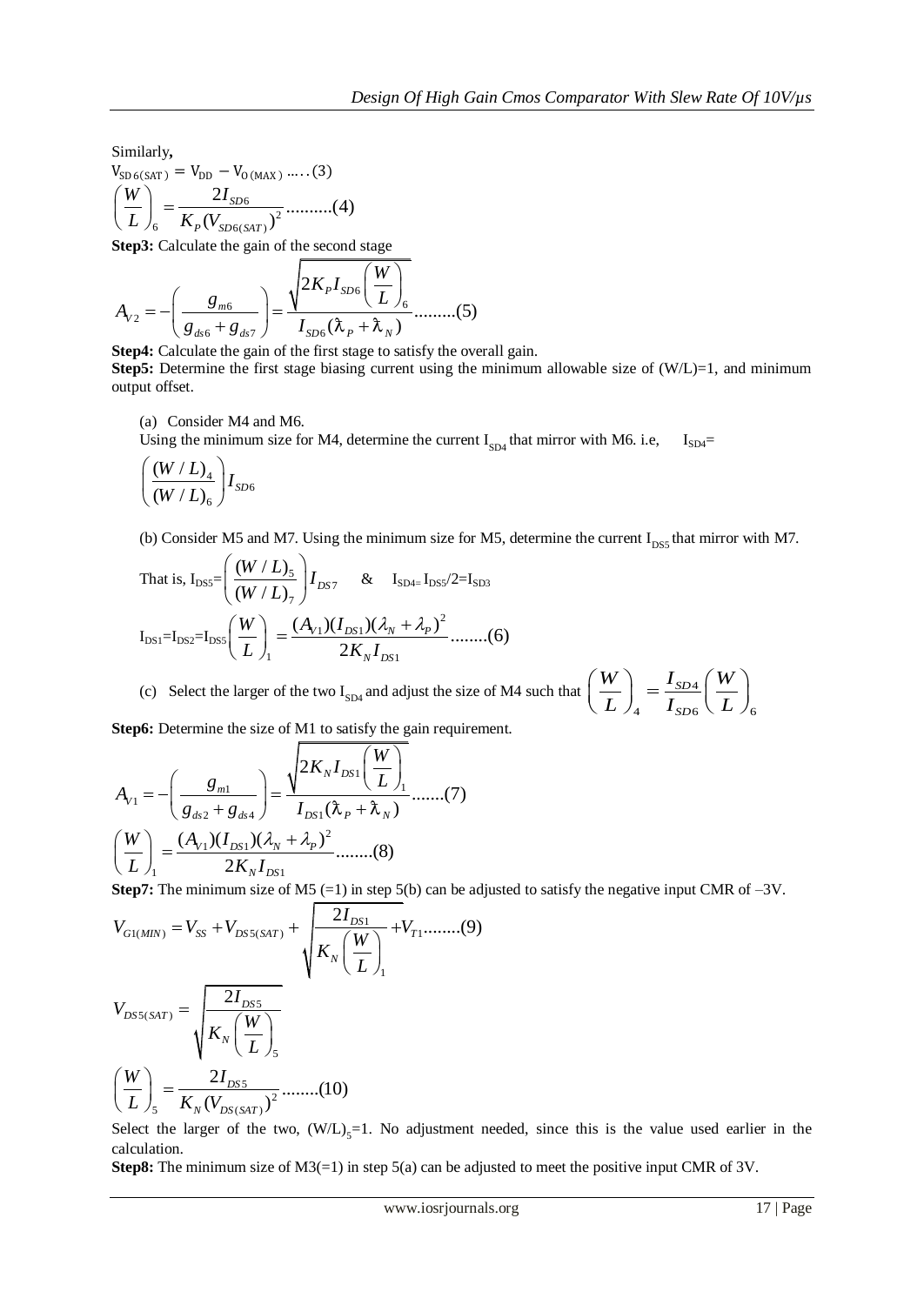$$
V_{G1(MAX)} = V_{DD} - \frac{\sqrt{2I_{DS3}}}{K_P \left(\frac{W}{L}\right)_3} - V_{T3} + V_{T1}
$$

$$
\left(\frac{W}{L}\right)_3 = \frac{2I_{SD3}}{K_P (V_{DD} - V_{G1(MAX)} - V_{T3} + V_{T1})^2} \dots \dots \dots (11)
$$

Select the larger of the two,  $(W/L)_{3} = 1$ . No further adjustment needed.

**Step9:** Determine the size of M8 to provide as the main current mirror for the comparator.

For V<sub>DS5</sub>=0.5V and V<sub>DS7</sub>=0.5V, this voltage corresponds to the value of V<sub>GS</sub>=-3.5V or V<sub>GS8</sub>=1.5V.  
Let I<sub>SD8</sub>=20uA and 
$$
\left(\frac{W}{L}\right)_{8} = \frac{2I_{DS8}}{K_{N}(V_{GS8} - V_{TN})^{2}}
$$
........(12)

The external resistor  $R_B$  connected between  $V_{GB}$  and ground must be chosen to provide the required current for M8 of 20uA.

According to the above equations all transistors aspect ratio are calculated which are shown in Table1

|                           | M1  | M2  | M <sub>3</sub> | M4   | M <sub>5</sub> | M6    | M <sub>7</sub> | M8   |
|---------------------------|-----|-----|----------------|------|----------------|-------|----------------|------|
| <b>PARAMETERS</b>         |     |     |                |      |                |       |                |      |
| $I(\mu A)$                | 2.5 | 2.5 | 2.5            | 2.5  | 5              | 20    | 20             | 20   |
| T                         | N   | N   | P              | P    | N              | P     | N              | N    |
| $(\mathrm{W}/\mathrm{L})$ |     |     | 1.33           | 1.33 |                | 10.66 | 4              |      |
| $W(\mu)$                  | 5.4 | 5.4 | 7.2            | 7.2  | 5.4            | 59.4  | 22.2           | 22.2 |
| $L(\mu)$                  | 6.6 | 6.6 | 6.6            | 6.6  | 6.6            | 6.6   | 6.6            | 6.6  |
|                           |     |     |                |      |                |       |                |      |

Table1: Transistors aspect ratios

**Step10:** Select the width of each transistor.

### **IV. Simulation Results**

Comparator designed and simulated using LT-Spice software. Output of the comparator is shown below. The designed circuit operates at 3V power supply. Simulated comparator output presented between -3V (low) and +3V (high) without offset voltage as shown in Figure4.1 as well as Comparator Transient response slew rate as shown in Figure 4.2 with pulse input.



Comparator gain and phase margins also determined. This is the main characteristics in many applications. Approximately gain of the comparator is 90db and phase of 30 degree as shown in Figure4.3 and Comparator Transient Response Settling time as shown in Figure4.4 with pulse input.